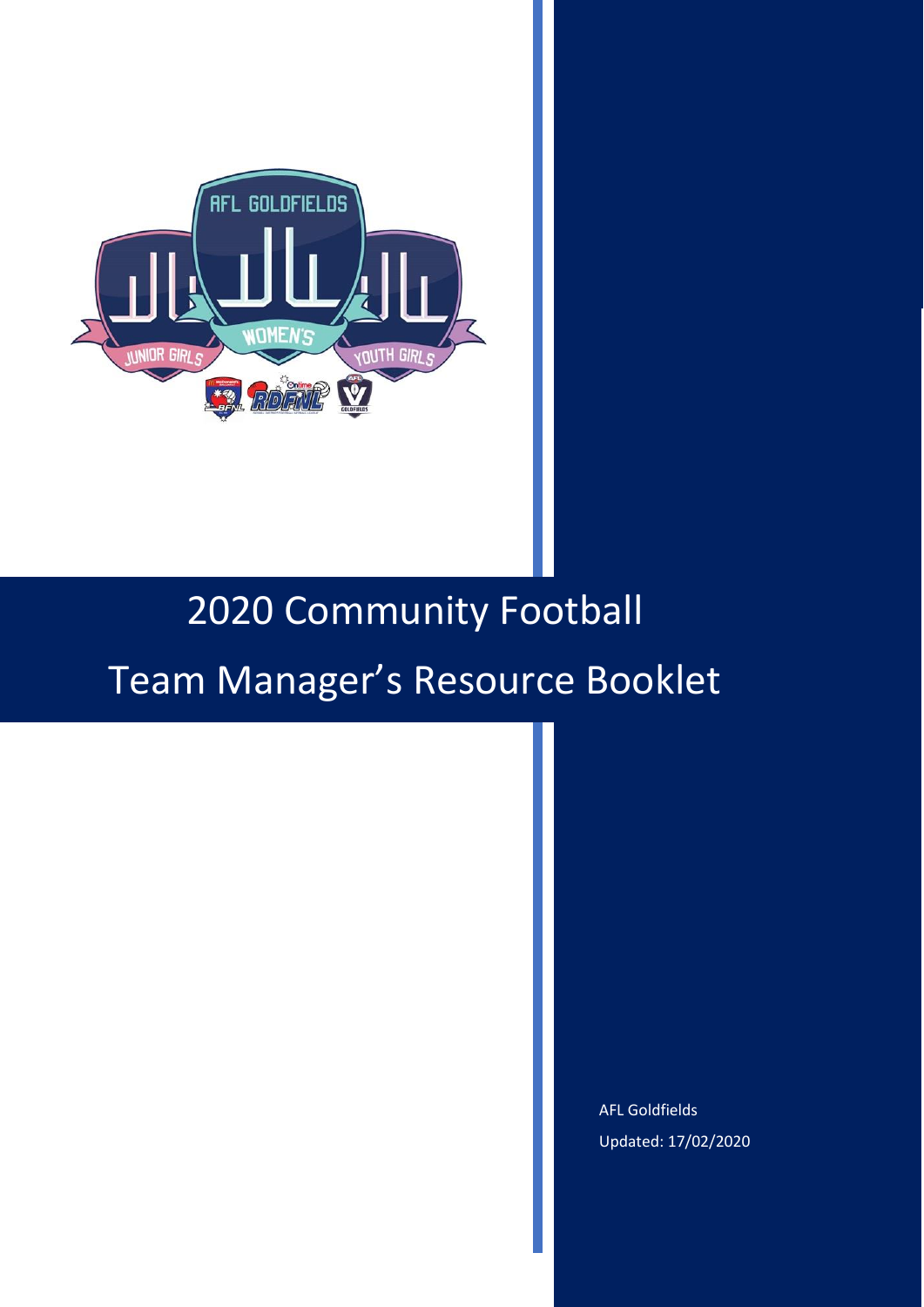#### **INSIDE YOU WILL FIND….**

- □ Match day checklists for home and away
- Match day timelines
- $\Box$  Frequently asked questions about rules and regulations
- D Paperwork requirements
- $\Box$  Length of matches and breaks
- D Duties of an interchange steward
- □ Sports TG live scoring
- Match Running Sheets
- □ Match day resources to photocopy (if required)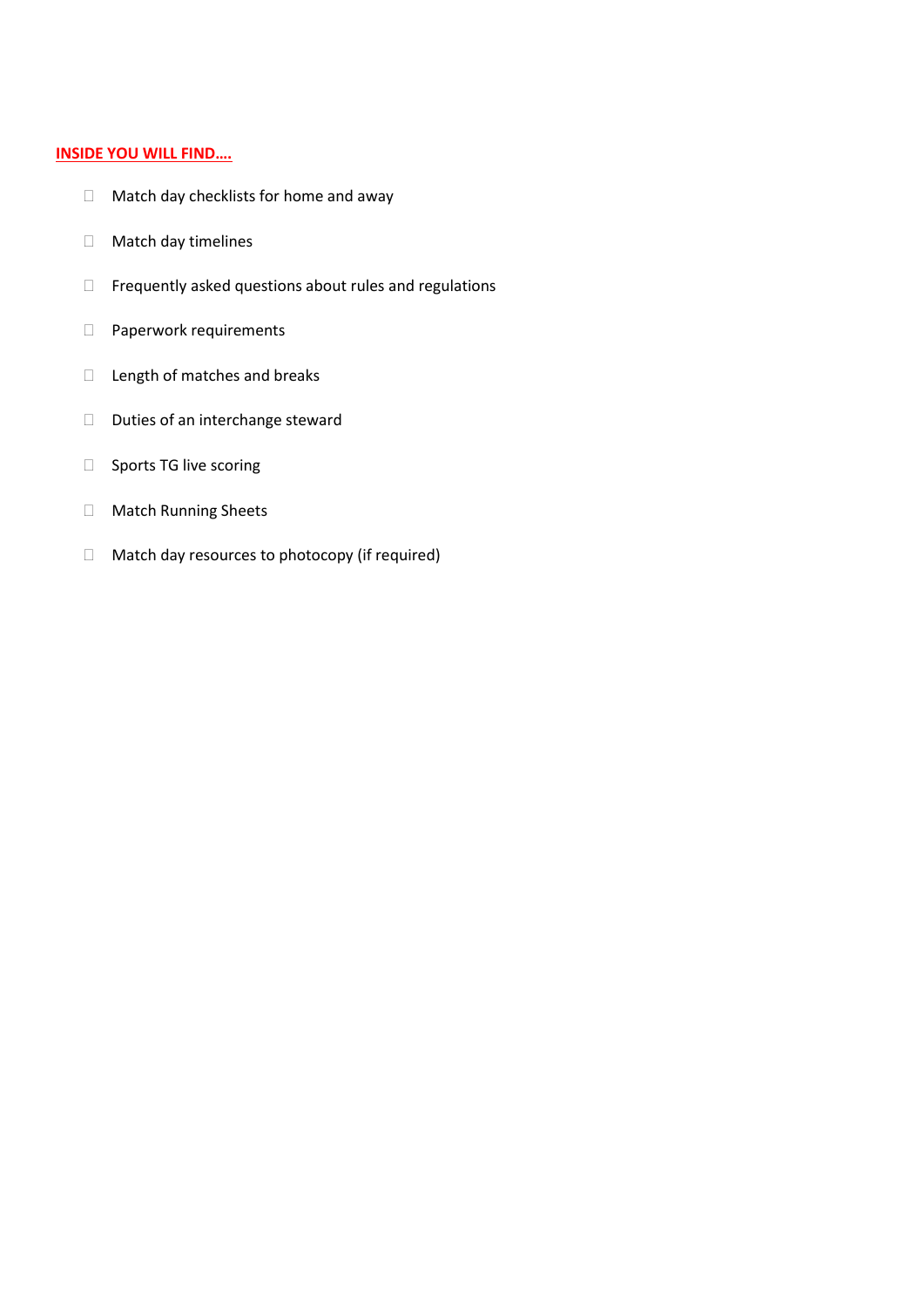# **1. DURING THE WEEK**

#### **Monday**

• Send any paperwork that may have been left out of paperwork submission from the weekend to the Operations Manager.

# **Thursday**

- Confirm available player numbers with opposition club for forth coming matches.
- Clean umpire changerooms and ensure all paperwork (umpire signatory book) is prepared in the changeroom.

#### **Friday**

- Prepare all match day paperwork ready for the weekend ensure timekeeper/goal umpire/vote cards, envelopes, team sheets etc. are ready and pens are available for team managers, timekeepers and umpires.
- Submit selected football squads online by 6:00pm.

#### **Sunday**

- Refer to next pages for further details as per each game day role.
- Double check changerooms and umpire rooms for any paperwork that was not submitted.
- Review team sheets to ensure all details are correct and advise the league if there are discrepancies in submitted results and actual results.
- Inform any players who were reported that they may be requested to appear at the tribunal on Tuesday night.
- Contact the league by phone regarding any major concerns or email the league regarding any minor concerns.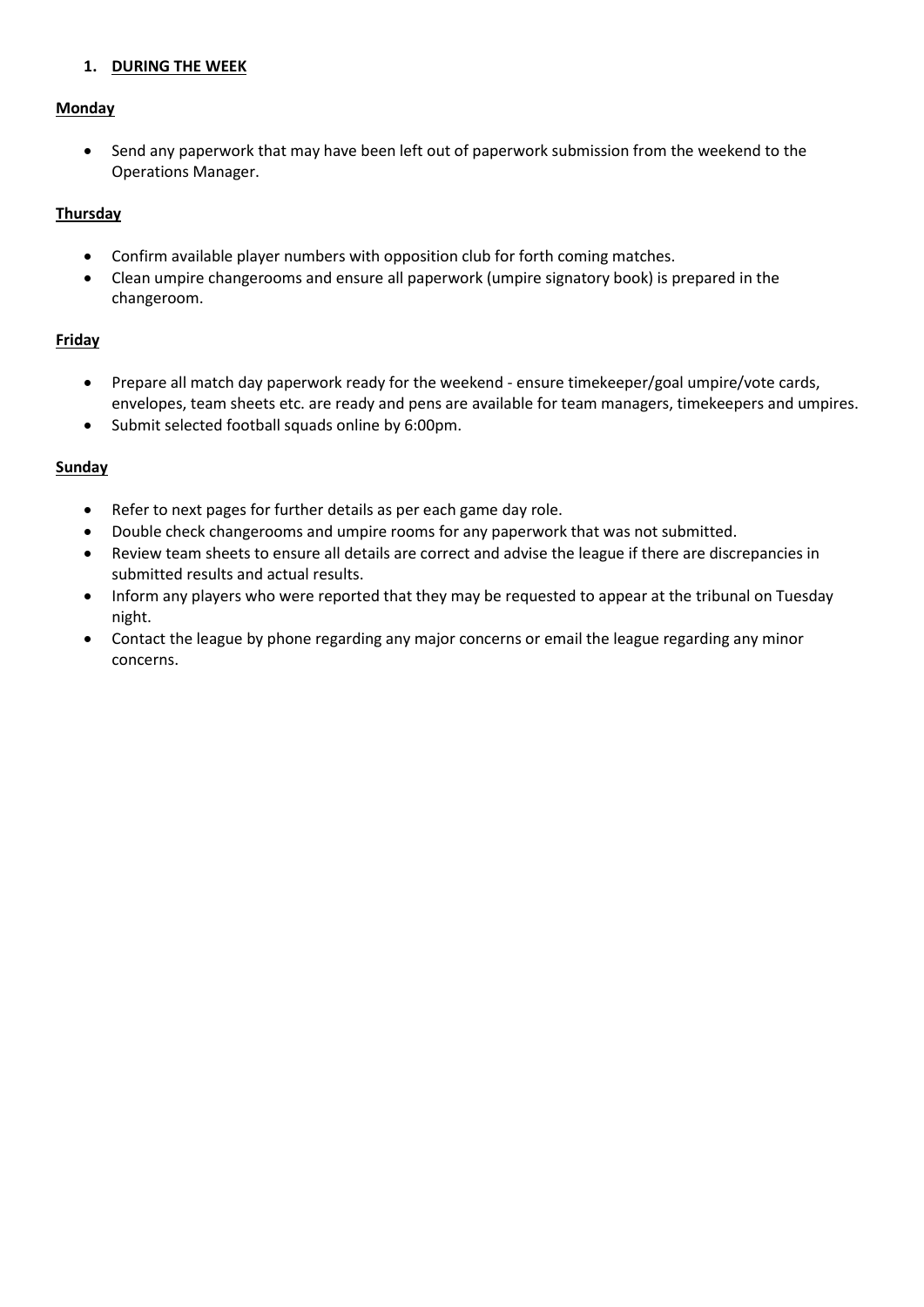# **2. MATCH DAY CHECKLIST**

Outdoor Checklist:

- $\Box$  Line Marking lines clearing marked within the laws of the game and required distances applicable
- $\Box$  Away rooms clean and swept, toilet paper, white board provided. Hot shower and light globes working. Away team to clean up after use.
- $\Box$  Umpire rooms clean and swept, toilet paper, hot showers, table, chairs, lighting
- $\Box$  Goal Post Pads suitably fixed to posts and ready for game day
- $\Box$  Siren in clear working order with back up siren (air horn) if needed in close proximity

Equipment Checklist (example only):

- $\Box$  Footballs for warm up x 6
- □ Esky/Ice Bag
- $\Box$  Runners top x 2
- □ Water Carrier top x 4
- $\Box$  Trainer top x 2
- Water Bottles
- PTT Box
- □ Jumpers (HOME or AWAY)
- □ Blood Jumpers
- □ Spare Shorts & Socks
- $\Box$  Game Balls x 2
- $\Box$  Stretcher at interchange bench x 1 (Home Club)

#### **3. PRE-MATCH**

#### **Both Teams**

- Please complete your match inspection form on the JLT app at least **1 hours prior to the first match of the day at each venue**
- Ensure Team Sheets are filled out and handed to umpires **no later than 30 minutes prior to the match**

All players must be registered to the club they are playing for before taking the field. Permit players must have completed the specific permit form, and have it signed off by the league, prior to taking the field.

Any player who is not available to upload on the online team sheet must not play unless an accompanying and complete registration form is submitted in the match day paperwork and or emailed to [krista@aflgoldfields.com.au](mailto:krista@aflgoldfields.com.au)

#### **4. DURING MATCH**

#### **Home team to complete**

- $\Box$  Complete live scores in SportsTG (if available)
- $\Box$  Mark down goal kickers for your side on the team sheet

#### **5. POST-MATCH**

All clubs will be responsible for the submission of final results immediately following the completion of each game. It will be the responsibility of the **HOME** club to enter the final scores of each game however each club is responsible **for entering their own best players and goal kickers for every match**.

The deadline for submission of all results for each match day is 6pm. Night games will require results to be submitted online by 11pm. All final scores, best players and goal kickers must be submitted by this time.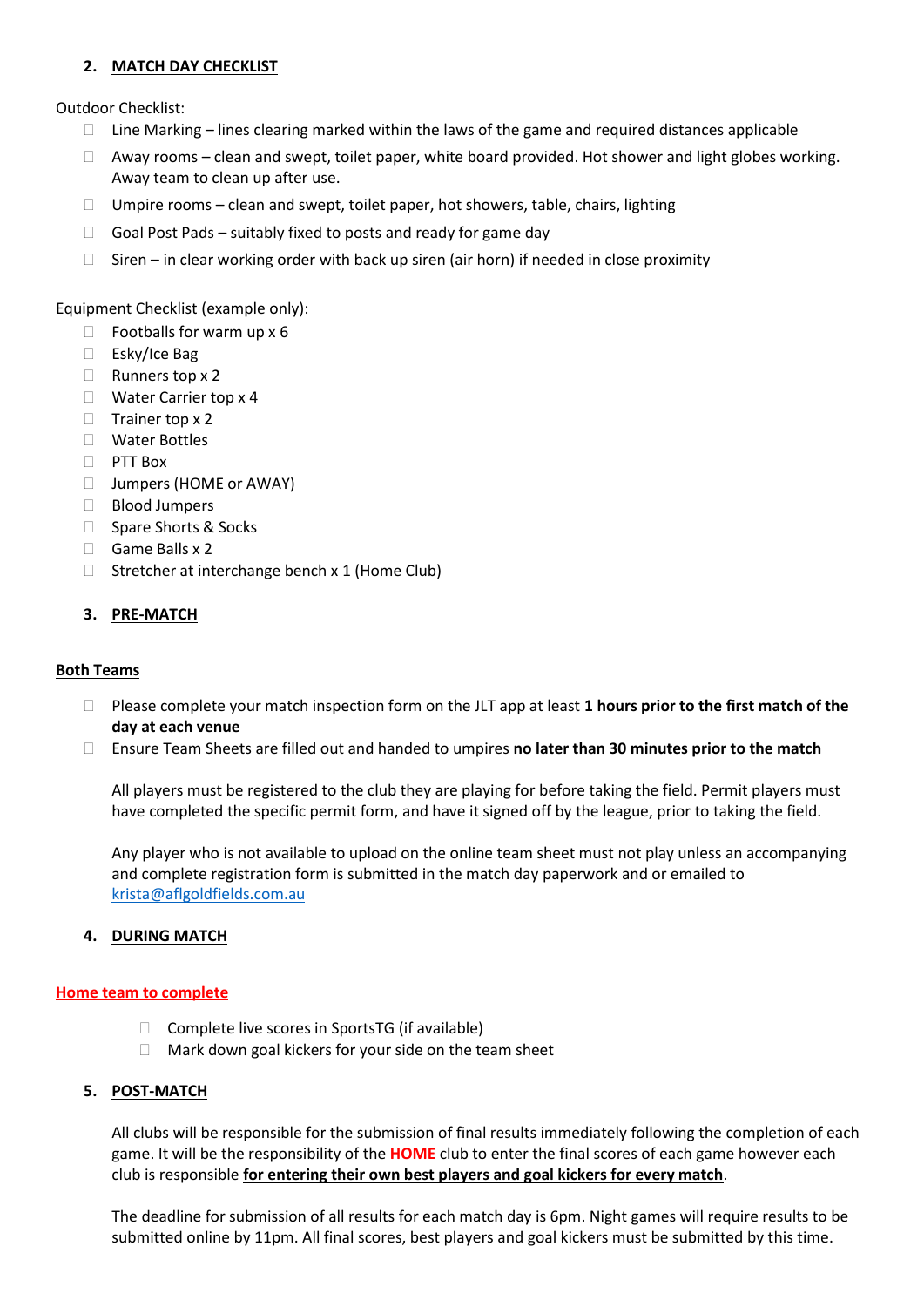#### **PAPERWORK SUBMISSION**

#### **Home team to complete**

The following items must be included in the white A4 envelope upon completion of the day's play:

- 1. JLT Football Ground Checklist *(if not available online) Signed by both clubs 2.* Umpire Signatory Sheet *Completed by all umpires* 3. Match Report Sheet *Completed by umpires* 4. 2 x completed team sheets for each match, including goal kickers & best players *Completed by each club* 5. 2 x Goal umpire cards for each match of football *Completed by umpires* 6. 2 x Time keeper's cards for each match of football *Completed by timekeepers* 7. 1 x vote card in envelope per game of football *Completed by umpires*
- 8. Each grade of football has a specific manila envelope to breakdown the contents of the match day paperwork into specific sections

ALL GAMES PLAYED AT ANY ONE VENUE MUST HAVE THE PAPERWORK IN THE ONE WHITE A4 ENVELOPE. E.g. U15 Redan vs Ballarat – U18 Creswick vs Redan – Women's Redan vs East Point

Remove non playing players from match on SportsTG online system for both clubs **no later than 6pm Sunday night**

If you have Ballarat based umpires, hand them the match day envelope for return to Saxon House. If umpires are not Ballarat based, post the envelope on the Monday immediately after the game by express post or drop into the blue mailbox at the front of the Arnolds Creek office.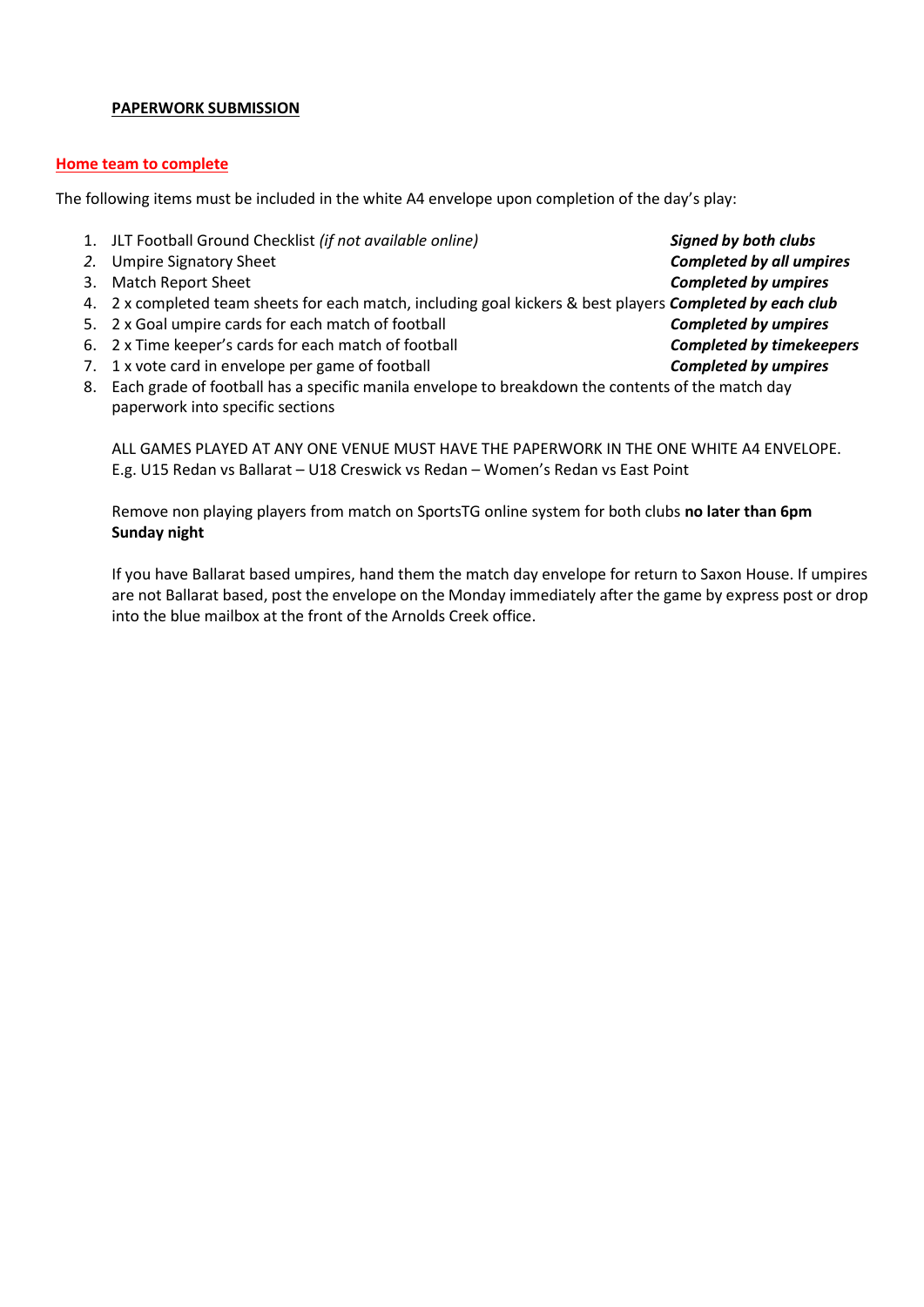#### **MATCH DAY TIMELINE**

- **1hr:** Meet with away club Team Manager
- **1hr:** JLT Match Day Checklist has been completed (via JLT App)
- **30min:** Team Sheet copies to umpires/opposition club
- **30min**: Match football to umpires. Spare balls in appropriate places.
- **25min**: Time keepers in place with cards and correct match time displayed
- **20min**: Interchange steward in place with paperwork (if applicable)
- **20min**: Scoreboard attendants are in place
- **During**: Provide drinks to umpires at breaks
- □ **During:** Umpires escorted to/from ground prior to match, ½ time & full time.
- **POST 20min:** Gain all clear from umpires including reports. Hand in all match day paperwork to BFUA or RDFNL Umpires (if appointed), or Home Team Manager
- **POST 60min**: Match Day results are entered through Sports TG. **Home Team**: Responsible for ensuring final scores are correct. **Both Teams:** Their own club's best players and goal kickers.

#### **GAME DAY & MATCH CONDITIONS**

Game start times and quarter lengths.

| <b>FOOTBALL GRADE</b> | <b>QTR LENGTH</b>          | <b>BREAKS</b> (mins) | <b>TOTAL</b> (mins) |
|-----------------------|----------------------------|----------------------|---------------------|
| U13 Junior Girls      | $4 \times 12$ mins (No TO) | $3 - 5 - 3$          | 55 mins             |
| U15 Youth Girls       | 4 x 15mins (No TO)         | $5 - 7 - 5$          | 77 <sub>mins</sub>  |
| U18 Youth Girls       | 4 x 15mins (No TO)         | $5 - 7 - 5$          | 77 <sub>mins</sub>  |
| Women's               | 4 x 20mins (No TO)         | $5 - 10 - 5$         | 100 mins            |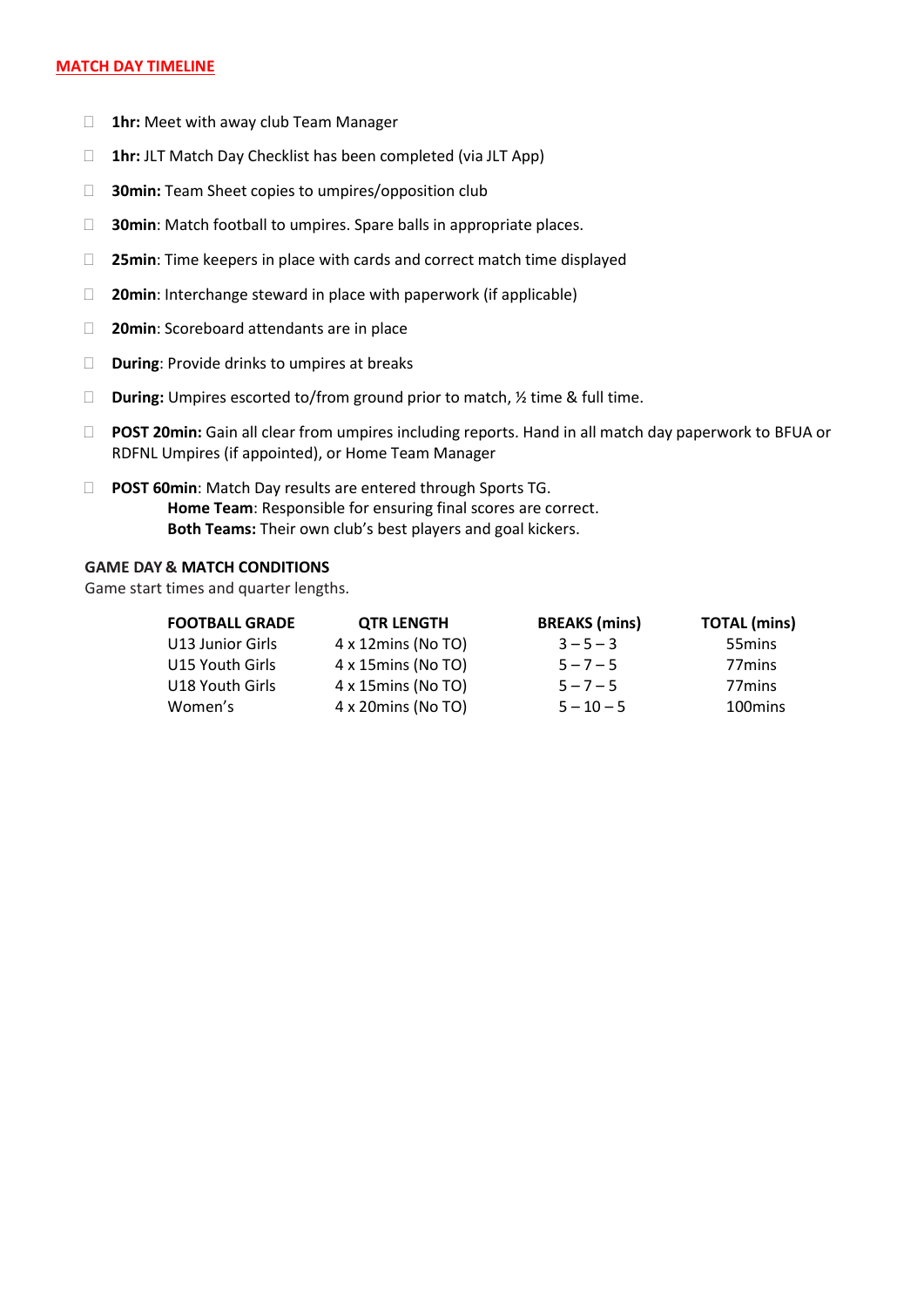#### **HOME TEAM**

#### Paperwork:

- $\Box$  Player registration all listed players are correctly entered into Sports TG prior to playing
- $\Box$  Team sheet team selected prior to start of match (3 copies + 1 spare)
- WWCC applicable for volunteers working with underage children.
- $\Box$  Concussion all coaches and trainers have full understanding of AFL Concussion Policy
- $\Box$  JLT Match Day Checklist (via the app)

#### Support Staff:

- $\Box$  Runner(s) check by-laws for number of runners permitted
- Water carriers
- $\Box$  Sports Trainer refer to by-laws for relevant minimum requirement
- □ Field Umpire (if applicable)
- □ Boundary Umpire (if applicable)
- Goal Umpire (if applicable)
- Umpire Escort
- □ Time Keeper
- $\Box$  Score board attendant
- Interchange
- □ Live Scoring

*Please note: All team officials must be listed on the team sheet. If they are not listed on the team sheet, they are not permitted to be in the coach's box.*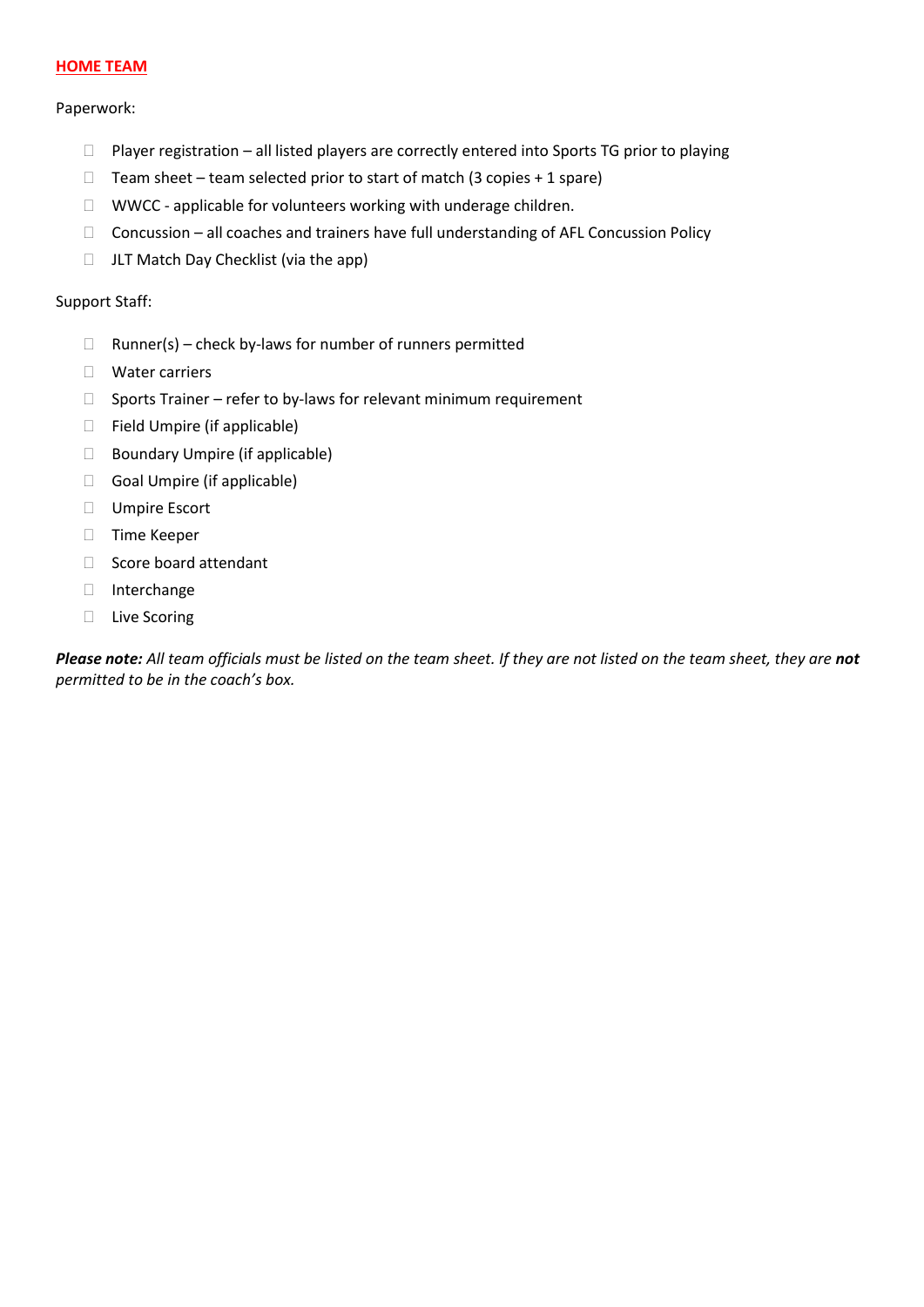#### **AWAY TEAM**

#### Paperwork:

- $\Box$  Player registration all listed players are correctly entered into Sports TG prior to playing
- $\Box$  Team sheet team selected prior to start of match (3 copies + 1 spare)
- $\Box$  WWCC Applicable for volunteers working with underage children.
- $\Box$  Concussion all coaches and trainers have full understanding of AFL Concussion Policy

#### Support Staff:

- □ Umpire Escort (if available)
- $\Box$  Sports Trainer refer to by-laws for relevant minimum requirement
- □ Runner (s)
- Water carriers
- □ Time Keeper
- □ Interchange (optional)

*Please note: All team officials must be listed on the team sheet. If they are not listed on the team sheet, they are not permitted to be in the coach's box.* 

The away team is responsible for entering their own goal kickers and best players in Sports TG by 6pm on the day of the match or 1 hour after the match if it finishes after 6pm.

A media release with all results, best players and goal kickers is sent to all of our media partners at 6pm on a Saturday and Sunday evening.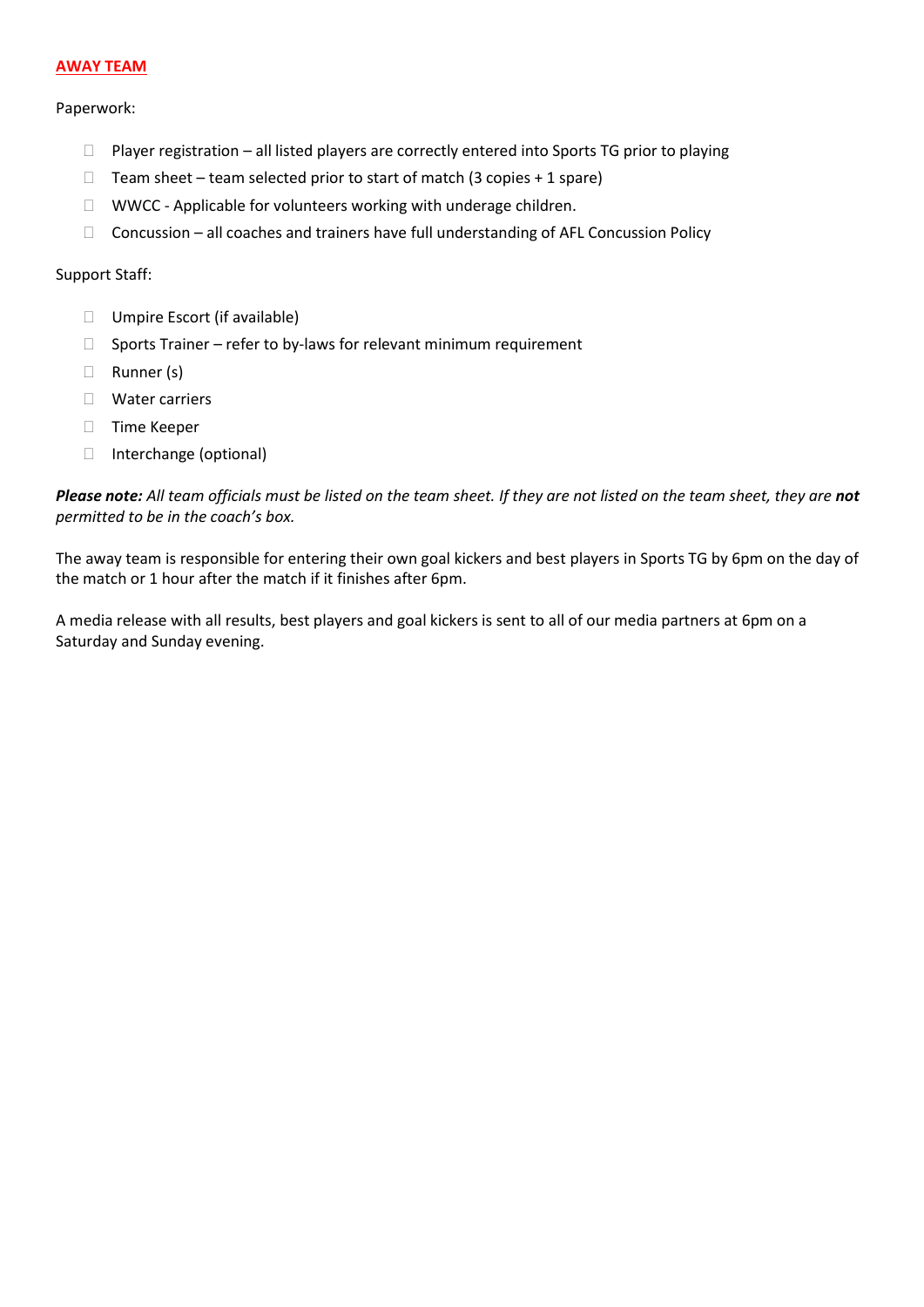#### **MATCH DAY PAPERWORK – CLUB UMPIRES**

**BOTH** clubs need to have provided a copy of their team sheet to the umpires before the start of the match.

**GOAL UMPIRES** to pass on their scorecards to the field umpires following the end of the match.

**FIELD UMPIRES** to decide on the best players at the end of the match.

After the game, the following documentation must be provided to appointed umpires (if an AFL Goldfields affiliated umpire is not appointed, it is the HOME team's responsibility to collect all paperwork and return it to AFL Goldfields): goal cards, interchange sheet, time cards and team sheets.

If you have any issues on Match Day, please contact your Competition Manager.

#### **INTERCHANGE STEWARD DUTIES (if applicable)**

An Interchange Steward has the following responsibilities:

- $\Box$  Ensure the correct number of players begin each quarter on the field
- $\Box$  Ensure players only leave the Interchange Holding Area upon the player leaving the field
- $\Box$  Assist field umpires in the event of a head count, where asked
- □ Liaise between timekeepers and Team Managers with regard to players who must wait before re-entering the field of play

They must record:

- $\Box$  Stretcher being called
- □ Blood rule
- Red & Yellow cards
- Guernsey number change
- $\Box$  Player leaves the ground outside of the interchange area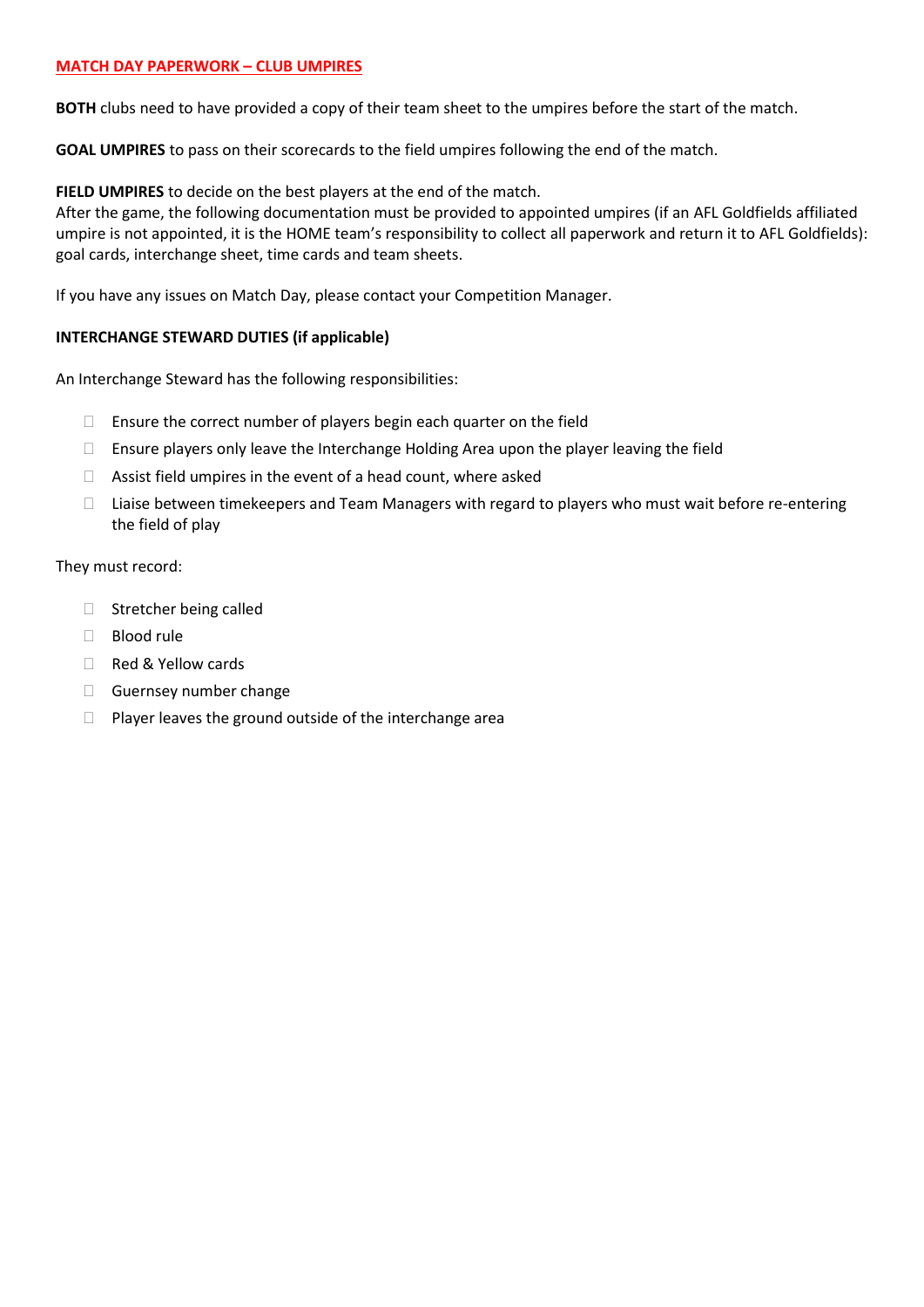#### **IMPORTANT RULES & REGULATIONS**

These are some FAQ's from the rules and regulations. For the full copy of AFL Goldfields Rules and Regulations, please visit[: www.aflgoldfields.com.au](http://www.aflgoldfields.com.au/)

#### **Match Day Permits**

The club requesting the match day permit must seek written permission (text or email) from the club **(not the player)** to which the player is registered before submitting this request.

#### **Player Permit Forms**

AFL Goldfields has policies in place relating to Player Permits. For all player permit forms please visit <http://aflgff.com.au/administration/afl-goldfields-policies>

#### **Live Scoring**

LIVE SCORE is the perfect way to keep your members updated on all the on-field action. It also makes match officiating easier for your volunteers and administrators - [http://support.sportstg.com](http://support.sportstg.com/)

#### **Footballs**

Total of 2 footballs (one new ball and one near new ball) for the match ball and one on the interchange bench.

#### **Umpire Escorts**

The home club is responsible for providing an umpire escort for all matches (the Grounds Manager can double as the Umpire escort for the day). They should escort the umpires from the umpire's rooms to the field whenever they enter or leave the field (start of match, half-time & end of match).

#### **Stretchers**

The home club must ensure a Sports Medicine Australia approved stretcher is available from the interchange bench. A match is not to commence until a stretcher is available.

A player on a stretcher is to be taken off the ground in the shortest and most direct route.

A player, for whom a stretcher is called, shall not resume playing for a period of twenty (20) minutes of play, as per the Laws of Australian Football.

# **Mentor (Junior Girls competition only)**

- 1. Club mentors cannot be the coach of the side, they may be the assistant coach.
- 2. Mentors are not allowed to carry a coach's board on the field whilst the match is being played.
- 3. Provide on-ground coaching to young players learning to play the game and teach them the basics of the game whilst out on the ground.
- 4. Clubs are only allowed to have one (1) Mentor out on the ground at any time.
- 5. Ensure they do not involve themselves in the play at any stage (30m from direct contest).
- 6. Avoid barracking at all times.
- 7. Keep instructions clear and concise in relation to the positioning of players on the ground, the movement of play and the provision of feedback to player's decision making out on the ground.
- 8. Club Umpires or appointed Umpires are well within their rights to remove a Mentor from the ground if they feel the Mentor is not behaving in an appropriate manner.
- 9. A club may be refused permission to have a Mentor on the ground if umpires deem it necessary.

The difference between a runner and a mentor is that the mentor can deliver coaching advice whilst on the ground whereas a runner cannot. A runner is to deliver a message and leave the playing field immediately.

**Mentors Inside the Forward 50m During a Kick-Out:** As long as the mentor is not affecting the play, mentors are allowed inside the forward 50m during a kick-out to provide coaching advice to the players.

#### **Water Carriers**

Water carriers are responsible for delivering water to Players and Umpires during the course of the match, only during breaks in play or when the ball is not in vicinity. They must remove themselves from the playing field immediately after doing so, basing themselves around the ground when not delivering water.